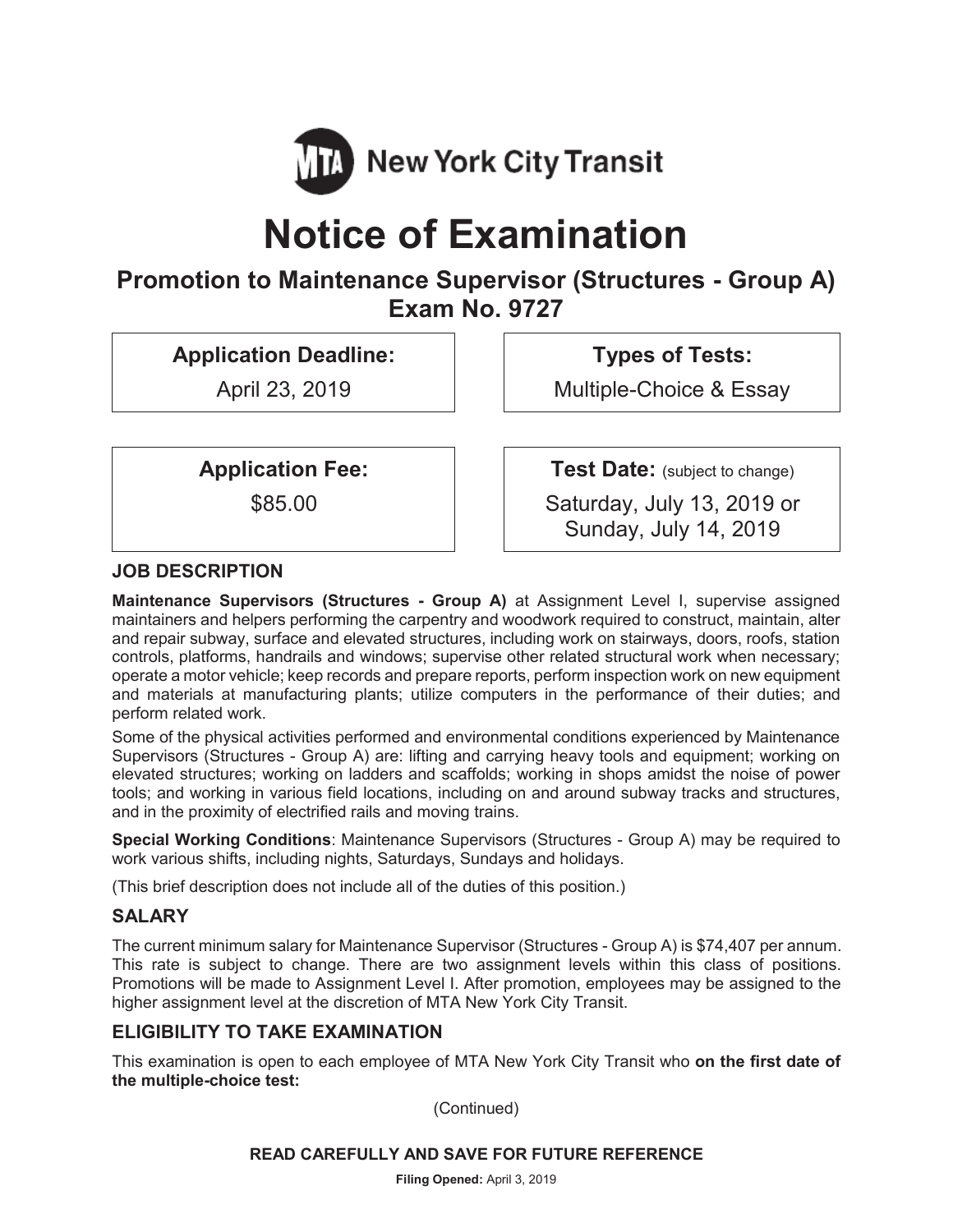# **ELIGIBILITY TO TAKE EXAMINATION** (Continued)

- 1. Is permanently (not provisionally) employed in or appears on a Preferred List (see Note, below) for the eligible title of Structure Maintainer – Group A; and
- 2. Is not otherwise ineligible.

(Note: A "Preferred List" is a civil service list which is only for certain former permanent incumbents of the eligible title who have rehiring rights.)

This examination is also open to employees who were appointed to an eligible title pursuant to New York State Civil Service Law, section 55-a, and who meet all other eligibility requirements.

You are responsible for determining whether you meet the eligibility requirements for this examination prior to submitting the *Application*. If you do not know if you are eligible, check with **your department's Human Resources representative**. You may be given the test before we verify your eligibility. If you are marked "Not Eligible," your application fee will **not** be refunded and you will **not** receive a score.

This examination is **not** open to employees of MaBSTOA or MTA Bus Company, or to employees of MTA agencies other than MTA New York City Transit.

#### **REQUIREMENTS TO BE PROMOTED**

**Probationary Period:** At the time of promotion, you must have completed your probationary period in the eligible title as indicated in the above "Eligibility to Take Examination" section, and you must be permanently employed in that title or your name must appear on a Preferred List for the title at the time of promotion. Additionally, you must have served permanently in the eligible title for at least one year. Time served prior to a break in service of more than one year will not be credited.

**Driver License Requirement:** At the time of promotion, you must have a Motor Vehicle Driver License valid in the State of New York with no disqualifying restrictions that would preclude the performance of the duties of this title. If you have serious moving violations, a license suspension or an accident record you may be disqualified. This license must be maintained for the duration of your employment in the title.

**Drug Screening Requirement:** You must pass a drug screening in order to be promoted, and if promoted, you will be subject to random drug and alcohol tests for the duration of your employment. Additionally, if you have tested positive on a drug or alcohol test or had a refusal to test during preemployment or while employed by a Federal DOT-regulated employer during the applicable period, you must have completed the Substance Abuse Professional (SAP) evaluation, referral and education/treatment process required by federal law in order to be appointed to this safety-sensitive position.

# **HOW TO SUBMIT AN APPLICATION AND PAY THE APPLICATION FEE**

If you believe you meet the requirements in the "Eligibility to Take Examination" section, submit an *Application* online by the last day of the application period unless you are requesting a fee waiver. Applicants who wish to request a fee waiver should refer to the "How to Submit an Application When Requesting a Fee Waiver" section below. MTA New York City Transit will **not** accept *Applications* in person.

**Application Fee:** This fee is generally not refundable. Under special circumstances, you may be entitled to a refund. You should refer to the Department of Citywide Administrative Services ("DCAS") General Exam Regulations to determine if you are entitled to a refund prior to requesting a refund. You can refer to the bottom of the last page of the Notice of Examination for instructions on how to obtain a copy of the DCAS General Exam Regulations.

(Continued)

**READ CAREFULLY AND SAVE FOR FUTURE REFERENCE**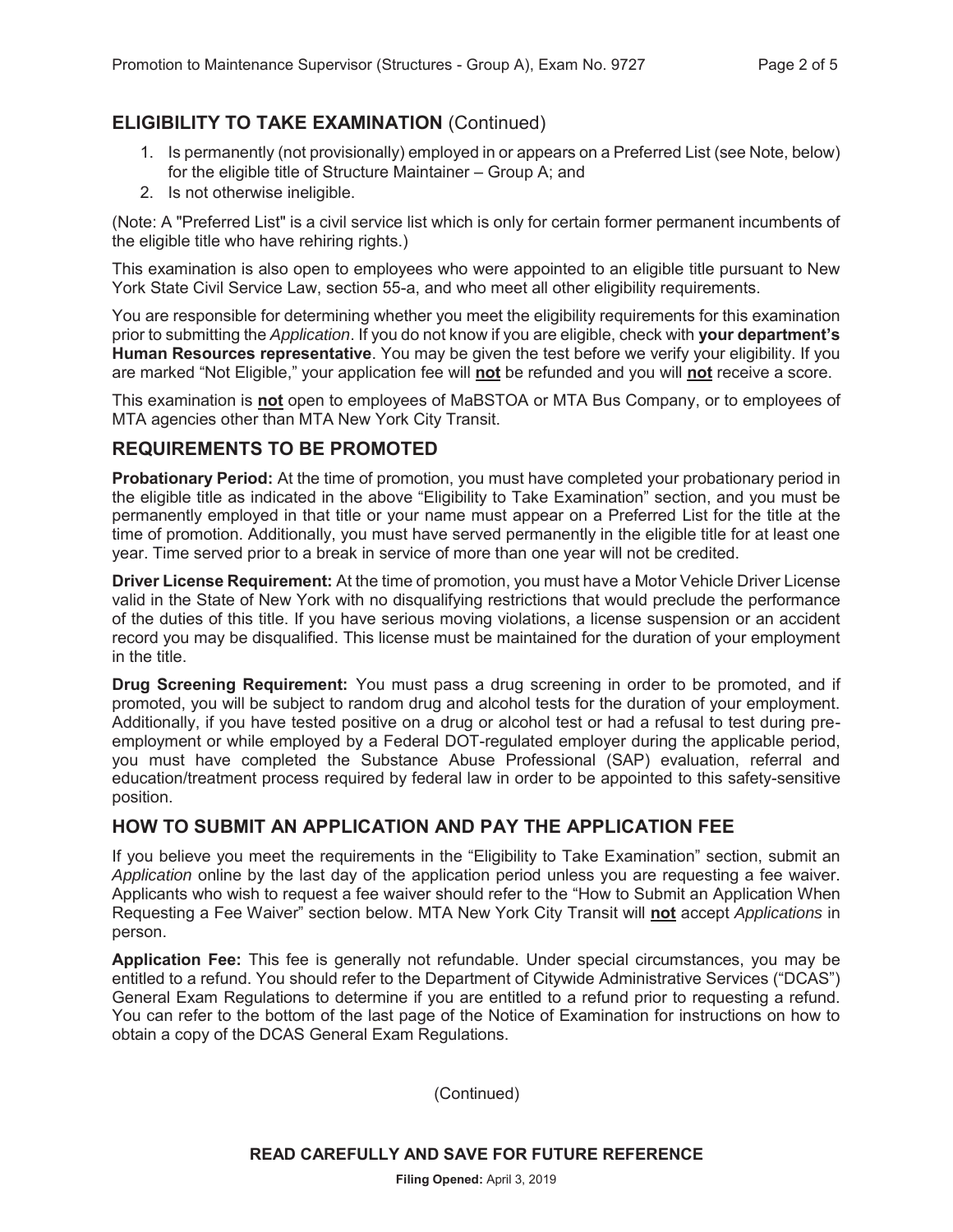# **HOW TO SUBMIT AN APPLICATION AND PAY THE APPLICATION FEE** (Continued)

#### **Online Applications:**

- 1. Apply using the "BSC" employee portal at www.mymta.info by the last day of the application period.
- 2. You must pay the *Application* fee via payroll deduction. Applicants who request a fee waiver must apply by mail.
- 3. You will be sent a confirmation email after you complete your *Application* and pay the *Application* fee.

Save your confirmation numbers for future reference and proof of filing an *Application.*

Computers with internet access are available on a limited basis at branches of the New York Public Library, the Brooklyn Public Library and the Queens Library to patrons with a valid library card.

#### **HOW TO SUBMIT AN APPLICATION WHEN REQUESTING A FEE WAIVER**

Applicants who wish to request a fee waiver must obtain an *Application* in person at the MTA Exam Information Center as indicated below and must submit the *Application* by mail to the address in the "Correspondence" section below **by the last day of the application period**.

MTA New York City Transit will not accept *Applications* in person. Additional information on requesting an application fee waiver is available with the *Application*.

**MTA Exam Information Center**: Open Monday through Friday, from 9 AM to 3 PM, in the lobby at 180 Livingston Street, Brooklyn, New York. Directions: take the A, C, F, or R trains to the Jay Street-Metro Tech Station, or the 2, 3, or G train to the Hoyt Street Station.

#### **ADMISSION LETTER**

An *Admission Letter* will be mailed to you about 10 days before the first date of the multiple-choice and essay test. If you do not receive an *Admission Letter* at least 4 days before this date, you may obtain a duplicate letter at the MTA Exam Information Center (as indicated above). A paper copy of the *Admission Letter* is your ticket for admission to the test.

Applicants **must** keep their mailing address **up to date**. Please refer to the Correspondence section below for instructions on how to update your address and other contact information.

#### **THE TEST**

You will be given a competitive multiple-choice test and a qualifying essay test. The tests will be given in a single session on the same day. A score of at least 70% is required to pass the multiple-choice test and the qualifying essay test. Your score on the multiple-choice test will determine 85% of your final score. Your seniority will determine the remaining 15%. You must pass the multiple-choice test and the qualifying essay test to have your seniority credited. Your seniority score will be 70 plus  $\frac{1}{2}$ point for each three months of completed, permanent continuous service with an agency under the jurisdiction of the Commissioner, Department of Citywide Administrative Services in competitive class titles. Your service will be credited through the first date of the multiple-choice test, up to a maximum of 15 years. Time served prior to a break in service of more than one year will not be credited.

Veterans' or Disabled Veterans' Credit will be granted only to eligible passing candidates who request that they be applied. Veterans' or Disabled Veterans' Credit should be requested at the time of application, but **must** be requested before the date the eligible list is established. Claims for Veterans' or Disabled Veterans' Credit cannot be made once the eligible list is established.

(Continued)

**READ CAREFULLY AND SAVE FOR FUTURE REFERENCE**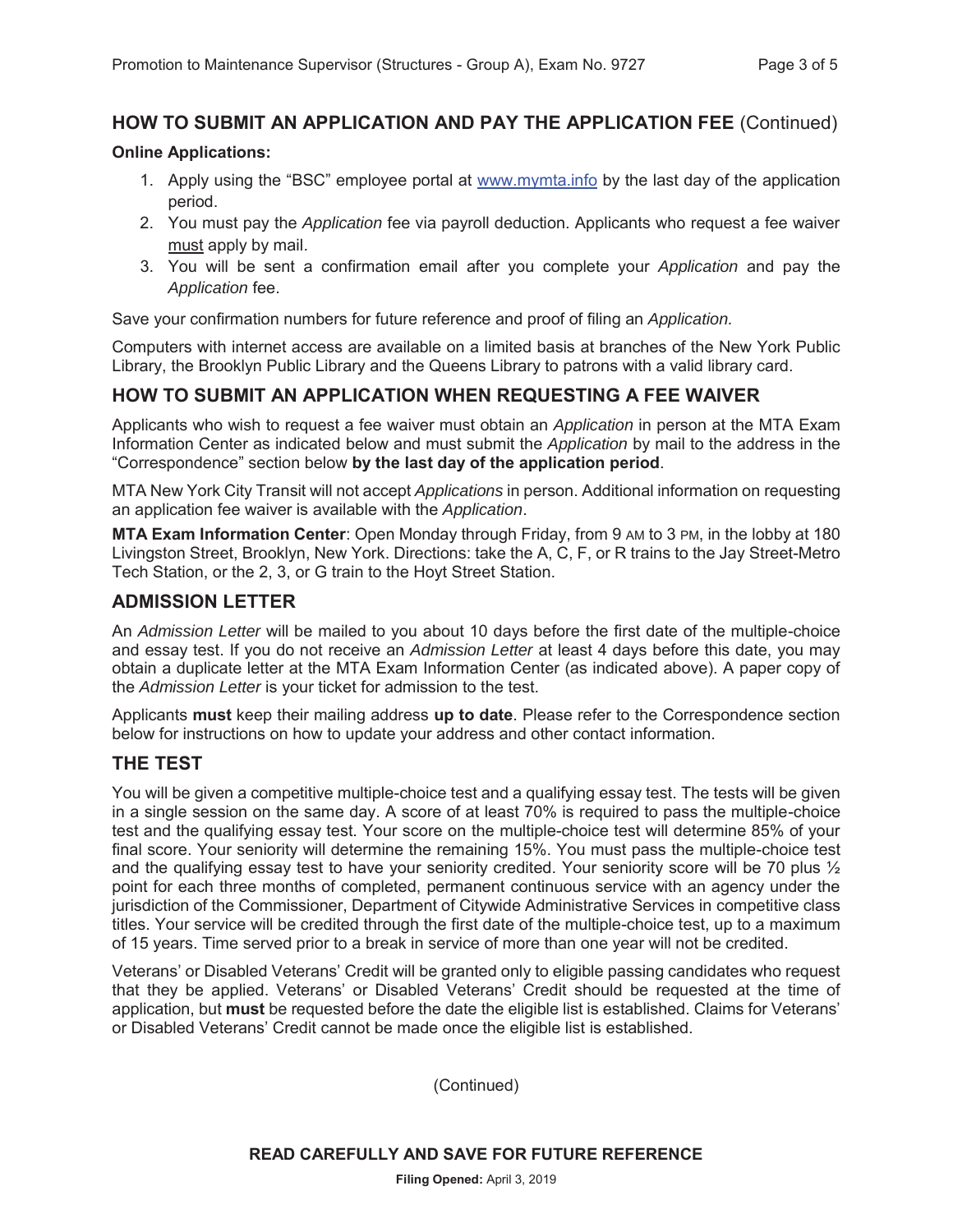# **THE TEST** (Continued)

The competitive multiple-choice test may include questions that require the use of any of the following knowledge areas and abilities: knowledge of the construction, maintenance, installation, repair, alteration, and inspection of carpentry and woodwork components; principles of supervision; pertinent MTA New York City Transit rules, regulations, policies, procedures and labor management practices; reading and interpreting sketches, drawings and specifications; making appropriate measurements and computations; proper safety precautions and procedures, including basic first aid; and other related areas.

The qualifying essay test will require candidates to write one or more reports based on information provided on the day of the test. Candidates will be evaluated on their ability to write concisely, comprehensively and clearly using good grammatical form. Only those candidates who achieve a passing score on the competitive multiple-choice test will have their qualifying essay test rated.

# **TEST ADMINISTRATION GUIDELINES**

**Warning:** You are not permitted to enter the test site with cellular phones, smart watches, beepers, pagers, cameras, portable media players, or other electronic devices. Calculators are permitted; however they must be hand-held, battery or solar-powered, numeric only. Calculators with functions other than addition, subtraction, multiplication and division are prohibited. Electronic devices with an alphabetic keyboard, word processing, or data recording capabilities, such as planners, organizers, etc., are prohibited. If you use any of these devices in the building at any time before, during, or after the test, you may **not** receive your test results, your test score may be nullified, and your application fee will **not** be refunded.

You may not have any other person, including children, present with you while you are being processed for or taking the test, and no one may wait for you inside of the test site while you are taking the test.

Leaving: You must leave the test site once you finish the test. If you leave the test site after being fingerprinted but before finishing the test, you will not be permitted to re-enter. If you disregard this instruction and re-enter the test site, you may not receive your test results, your test score may be nullified, and your application fee will not be refunded

**Proof of Identity**: You must present your MTA New York City Transit employee ID when you arrive to take the test.

#### **THE TEST RESULTS**

If you pass the competitive multiple-choice test and the qualifying essay and are marked eligible, your name will be placed in final score order on an eligible list and you will be given a list number. You will be notified by mail of your test results. If you meet all requirements and conditions, you will be considered for promotion when you name is reached on the eligible list.

#### **SPECIAL ARRANGEMENTS**

**Late Filing:** Consult with **your department's Human Resources representative** to determine the procedure for filing a late *Application* if you meet one of the following conditions:

- 1. You are absent from work for at least one-half of the application period and are unable to apply for reasons such as vacation, sick leave or military duty; or
- 2. You become eligible after the above application period, but on or before the first date of the Multiple-Choice & Essay test.

(Continued)